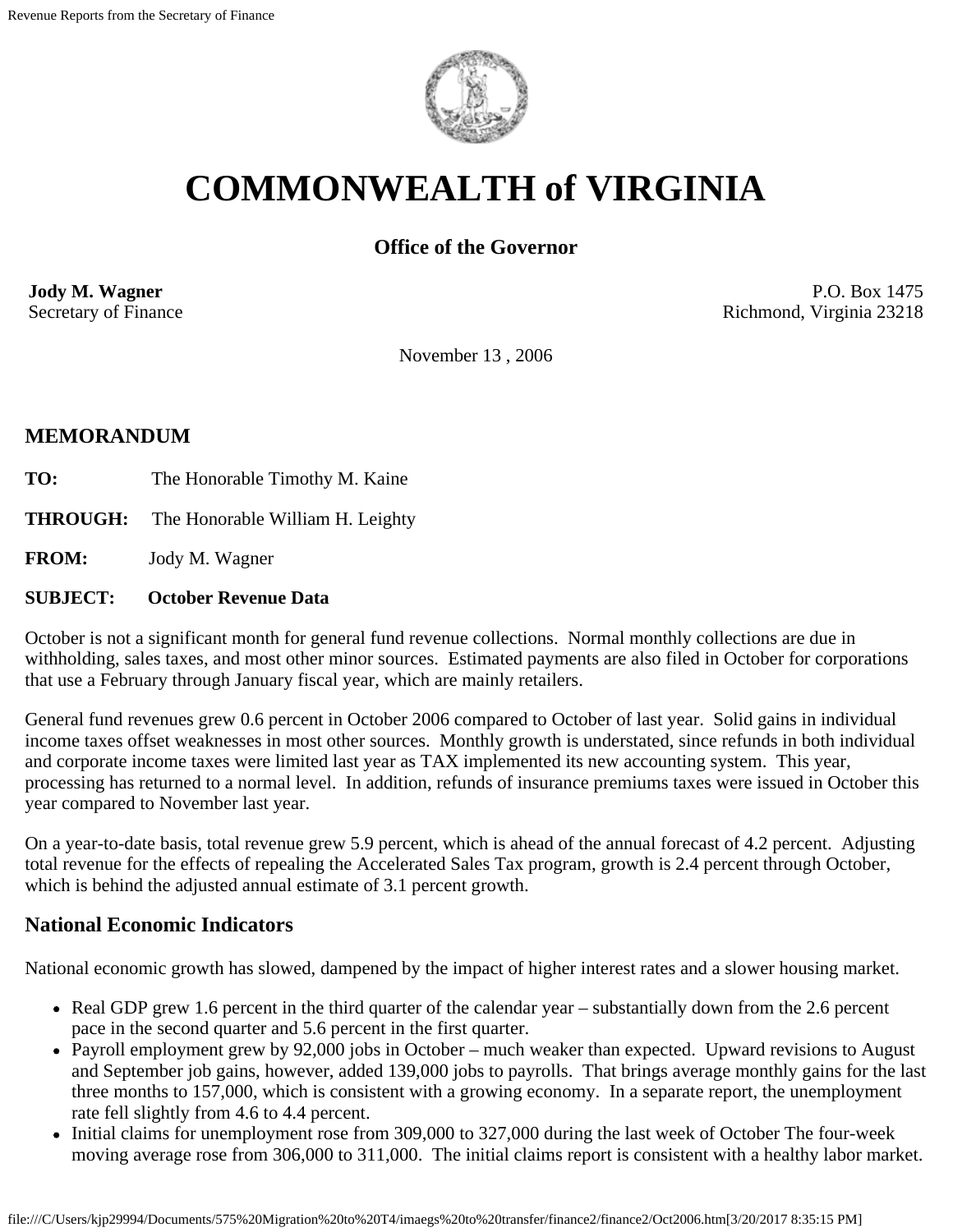- A substantial drop in energy prices drove the Consumer Price Index down 0.5 percent in October, following a 0.2 percent increase in August. Core inflation (excluding food and energy) rose 0.2 percent for the third consecutive month, which is down from the 0.3 percent increases seen earlier in the year.
- The Institute of Supply Management index fell from 52.9 to 51.2 in October. This is the lowest reading since June of 2003, but remains in the range indicating industry expansion.
- The Conference Board's index of leading indicators rose 0.1 percent in September, representing the first increase in three months.
- The Conference Board's index of consumer confidence was essentially flat in October, slipping slightly from 105.9 to 105.4, and remains in the relatively high range seen prior to Hurricane Katrina.
- The Federal Reserve left the federal funds rate unchanged at 5.25 percent at its October meeting, as it did in August and September. It cited moderating growth partly due to the cooling housing market. In its statement, the Federal Reserve indicated that, "Going forward, the economy seems likely to expand at a moderate pace."

# **Virginia Economy**

In Virginia, payroll employment grew 1.4 percent in September. Growth in Northern Virginia remained well above the rest of the state with a 2.7 percent gain. Jobs in Hampton Roads grew by 1.6 percent, followed by the western MSAs with 1.3 percent growth. Employment fell 0.1 percent in the Richmond-Petersburg area. The unemployment rate declined from 3.2 percent to 3.1 percent in September.

The Virginia leading index fell 0.4 percent in September resulting in the fourth decline in the last five months. All three components of the index contributed to the decline. Building permits and auto registrations fell, and initial claims for unemployment rose slightly.

## **October Revenue Collections**

General fund revenues grew 0.6 percent in October 2006 compared to October of last year. Solid gains in individual income taxes offset weaknesses in most other sources. Monthly growth is somewhat understated, since refunds in both individual and corporate income taxes were limited last year as TAX implemented its new accounting system. This year, processing has returned to a normal level. In addition, refunds of insurance premiums taxes were issued in October this year compared to November last year.

On a year-to-date basis, total revenue grew 5.9 percent which is ahead of the annual forecast of 4.2 percent. Adjusting total revenue for the effects of repealing the Accelerated Sales Tax program, growth is 2.4 percent through October, which is behind the adjusted annual estimate of 3.1 percent growth.

**Individual Income Tax Withholding (55% of general fund revenues):** With an additional deposit day compared to the same month last year, collections of payroll withholding taxes grew 7.5 percent in October. Year-to-date withholding growth is 4.9 percent, lagging the projected annual growth rate of 5.3 percent.

**Individual Income Tax Nonwithholding (16% of general fund revenues):** October is typically a slow month for nonwithholding collections. Collections of nonwithholding were \$90.8 million compared to \$70.6 million last October. Year-to-date, collections in this source are 9.2 percent above the same period last year staying well ahead of the annual estimate of a 1.7 percent decline.

**Individual Income Tax Refunds:** Last year, the transition to a new computer system required TAX to process a limited number of tax returns, resulting in few refunds in August and September. This year, with the new system in place, TAX returned to a normal level of processing. Through October, \$158.9 million in refunds has been issued compared with \$82.0 million in the same period last year.

**Sales Tax (20% of general fund revenues):** Collections of sales and use taxes, reflecting September sales, grew 4.5 percent in October.

Year-to-date growth in sales and use taxes of 23.5 percent is inflated due to the repeal of the Accelerated Sales Tax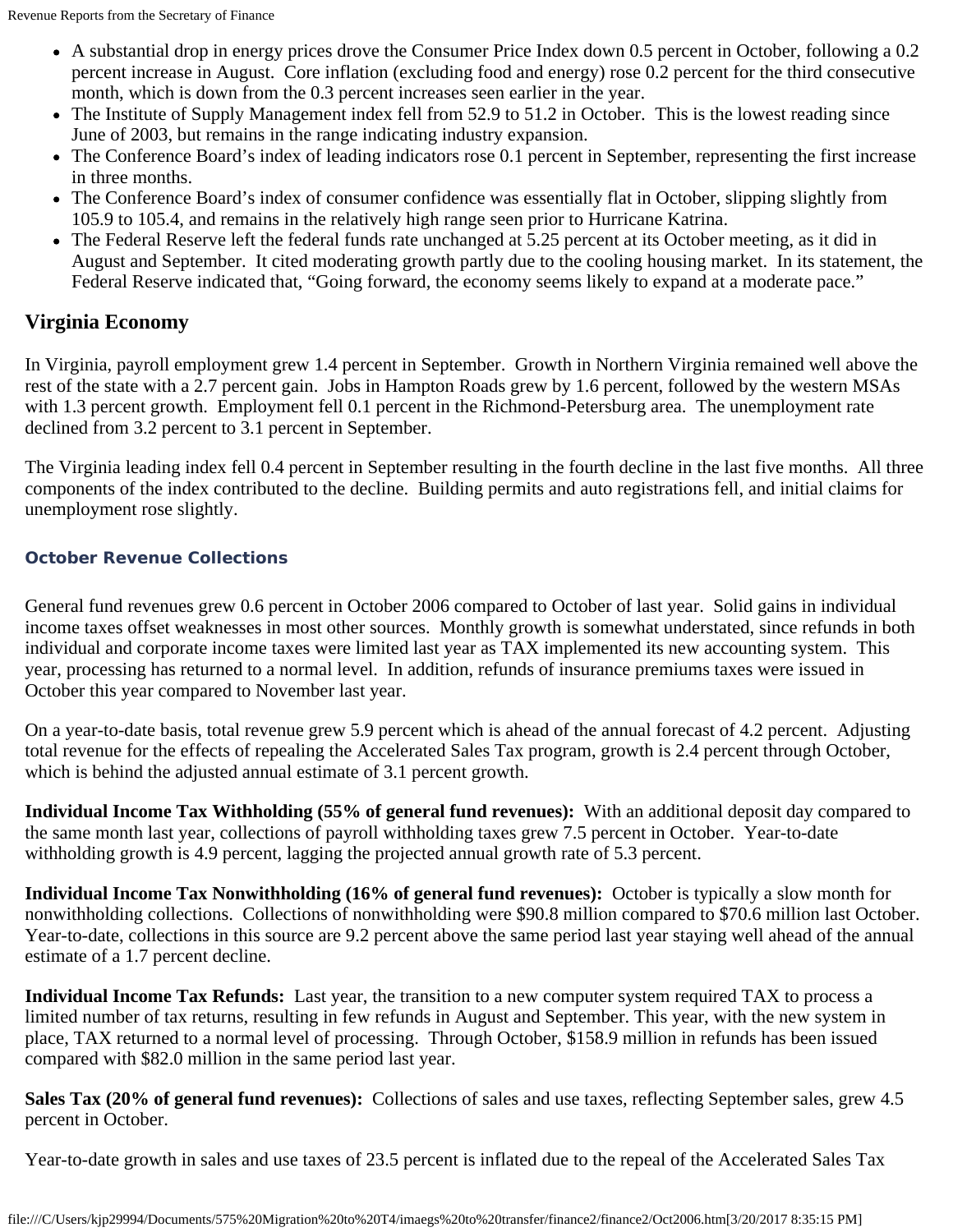program. Adjusting for the repeal of this program, growth in this source was 3.9 percent through October, compared with the 6.3 percent growth necessary to meet the annual estimate.

**Corporate Income Tax (5% of general fund revenues):** October corporate income tax collections include estimated payments from corporations with a February through January fiscal year, including many retailers. Collections of corporate income tax fell 25.1 percent in October. This is overstated since TAX did not issue many refunds in October last year because of controlled production. This year, refund activity has returned to more typical levels.

On a year-to-date basis, corporate income tax collections grew 10.9 percent, which is well ahead of the estimate of a 9.6 percent decline.

**Wills, Suits, Deeds, Contracts (4% of general fund revenues):** Wills, suits, deeds, and contracts – mainly recordation tax collections – fell 16.9 percent in October as the housing market continued to slow. Year-to-date collections in this source have fallen 23.8 percent from last year.

#### **Other Revenue Sources**

The following list provides data on October collections for other revenue sources:

|                                           | <b>Year-to-Date</b> | <b>Required to</b><br><b>Meet Estimate</b> |
|-------------------------------------------|---------------------|--------------------------------------------|
| Insurance Premiums Taxes (3% GF revenues) | $-31.6\%$           | 11.4%                                      |
| ABC Taxes (1.0% GF revenues)              | 2.2%                | 1.3%                                       |
| Interest Income $(0.6\%$ GF revenues)*    | 122.4%              | 87.8%                                      |

*\*Approximately 60% of the interest for the current quarter is due to nongeneral funds and will be transferred in October.*

\*Interest Income for the July-September quarter attributable to nongeneral funds was transferred this month resulting in negative interest income for the month of October.

**All Other Revenue:** Receipts in All Other Revenue rose 13.4 percent in October -- \$39.5 million compared with \$34.8 million in October of last year. Most of the increase was in inheritance, gift, and estate taxes. For the fiscal year, collections of All Other Revenue are 8.1 percent above fiscal year 2006, which is ahead of the annual estimate of 0.7 percent growth.

**Lottery Revenues:** Net income of \$34.2 million in October was 4.0 percent above October of last year, due to lower prize expenses for the month. The jackpot games category experienced a decline in sales, with the largest decline occurring in Mega Millions sales as a result of lower advertised jackpots. Year-to-date, net income fell 3.1 percent, slightly ahead of the forecast of a 6.3 percent decline.

The Lottery will continue to evaluate the impact of the North Carolina Education Lottery on sales and revenue forecasts for the current biennium, and will update the official forecast in conjunction with the overall state re-forecasting process in the fall of 2006.

## **Summary**

General fund revenues grew 0.6 percent in October 2006 compared to October of last year. Solid gains in individual income taxes offset weaknesses in most other sources. Monthly growth is understated, since refunds in both individual and corporate income taxes were limited last year as TAX implemented its new accounting system. This year, processing has returned to a normal level. In addition, refunds of insurance premiums taxes were issued in October this year compared to November last year.

On a year-to-date basis, total revenue grew 5.9 percent, which is ahead of the annual forecast of 4.2 percent. Adjusting